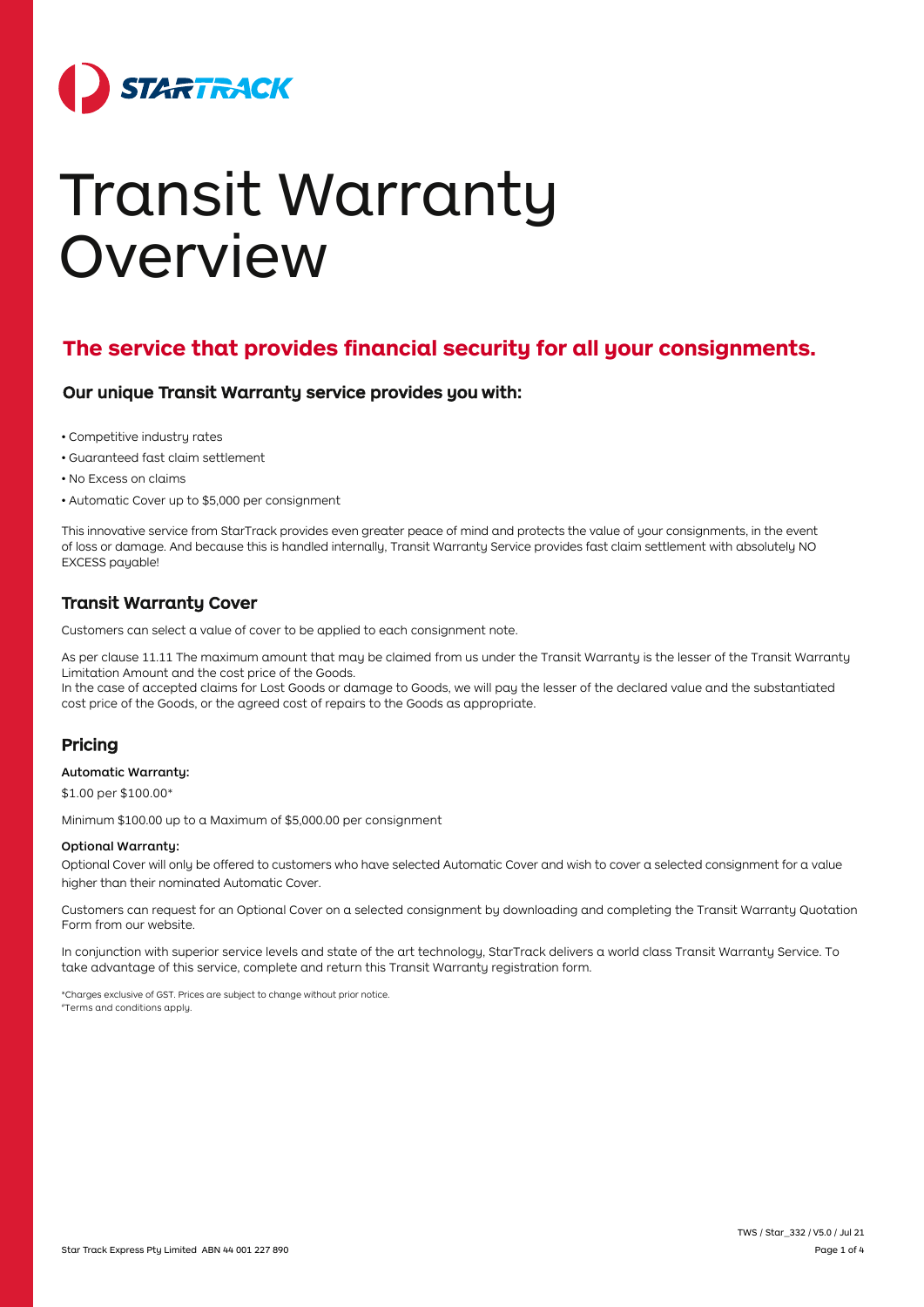# **Transit Warranty Registration Form**

Please email to: transit.warranty@startrack.com.au

Customer name (registered trading name):

Customer address:

Customer account number:

## Risk Analysis

Description of goods to be consigned

Do your consignments contain glass &/or ceramic materials?

Are the goods new, used or second hand?

Are the goods packaged in original manufacturers packaging?

Do you have Marine Transit Insurance? If so, with whom, and how much is the excess payable?

Over the past 2 years, have you made any clams through either your insurer or a freight company? If so, how many claims have been made in the past year?

I/We confirm that we have read and accepted the Transit Warranty Terms and Conditions set out on the reverse side of this page which form part of the StarTrack Standard Terms and Conditions of Contract. I/We note that a copy of these terms and conditions is

I/We hereby acknowledge that I/We are duly authorised to sign on behalf of the Company.

## Transit Warranty Cover

I/We hereby select our Transit Warranty Option by ticking the appropriate box. (Please tick ONE box only on this page).

1 Automatic Transit<br>
Warranty of up to \$300 2 Warranty \$

to \$300 for all of all our<br>
consignments at a charge<br>
for all of our consignments at a charge<br>
for all of our consign consignments at a charge for all of our consignments<br>of \$3.00 (exclusive of GST) at a charge of \$1.00 plus of \$3.00 (exclusive of GST) at a charge of \$1.00 plus per consignment. GST per \$100 value per

available on the website <www.startrack.com.au>

Telephone: ( ) and ( ) and ( ) and ( ) Fax: ( ) and ( ) and ( ) and ( ) and ( ) and ( ) and ( ) and ( ) and ( )  $\overline{a}$  and ( ) and ( ) and ( ) and ( ) and ( ) and ( ) and ( ) and ( ) and ( ) and ( ) and ( ) and ( ) and (



Yes, I/We require Transit<br>Warranty cover of up and the Marketine Transit Warranty cover of up Yes, I/We require Transit

consignment.

## No Cover

No, I/We do not require Automatic Transit Warranty on all of our consignments.

I/We have read and understood the Terms and Conditions that by selecting "No Cover", no claims will be paid, unless you have elected that our automatic Transit Warranty is to apply to your consignments, subject to any applicable laws including the Australian Consumer Law, we do not provide a warranty against loss or damage to goods during carriage and while the Goods are in our possession.

We collect your information in order to fulfil your registration and provide our Transit Warranty service. We may also contact you about the service following registration. Your information is handled in accordance with the Australia Post Group Privacy Policy which outlines how to access and/or correct your personal information or make a privacy related complaint. For more information please visit startrack.com.au/legal/privacypolicy.

Name(s):

Title(s):

Signature(s):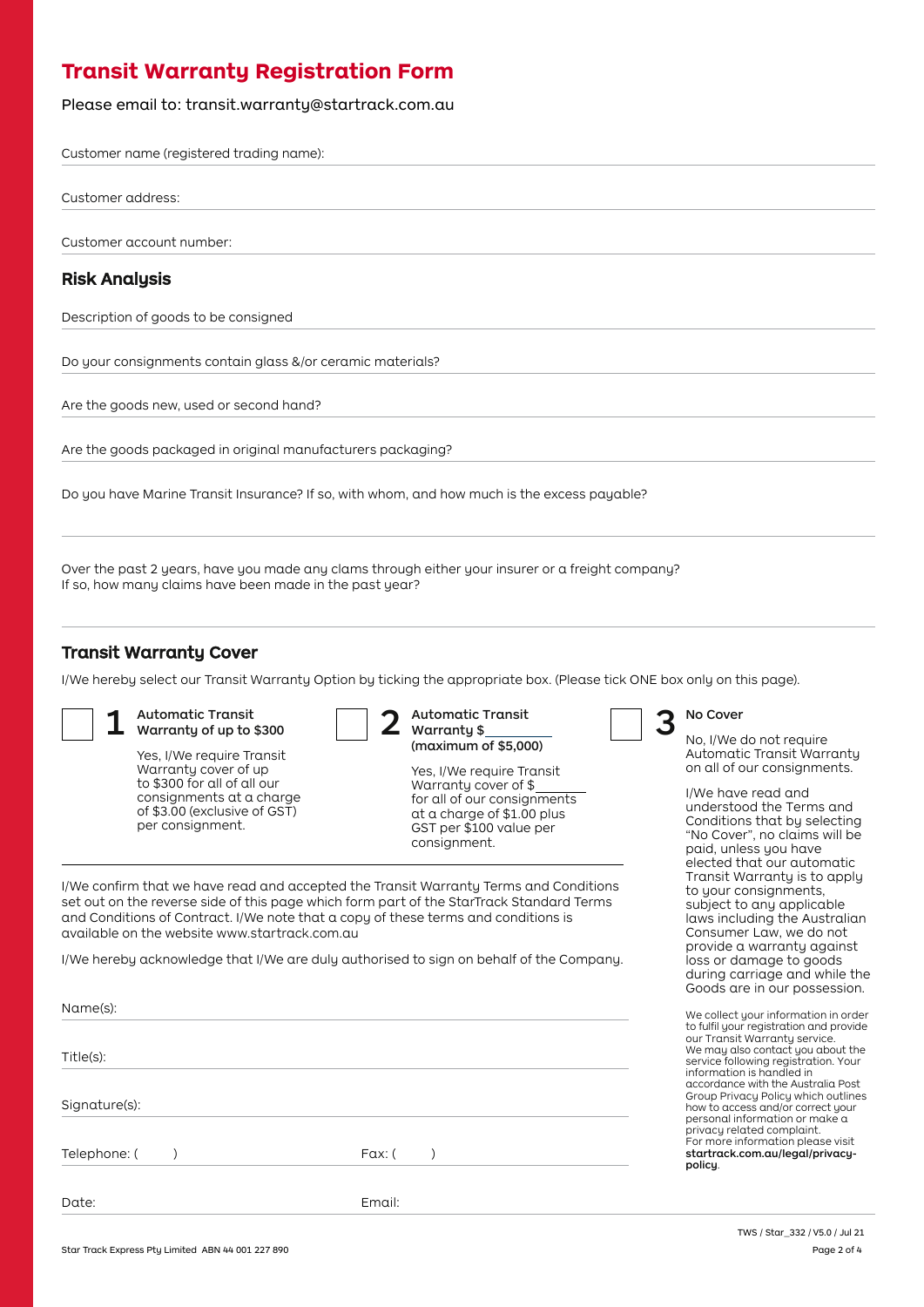# **Transit Warranty Terms and Conditions**

The following is an extract from the StarTrack standard Terms and Conditions of Contract. A full copy is available from your nearest StarTrack branch or can be downloaded from our website<www.startrack.com.au>

## 11 Transit Warranty

#### **Cover Level under Transit Warranty**

- 11.1 Subject to the following paragraphs of this clause, we provide you a warranty against the Goods being Lost or damaged while we are providing the Services and while the Goods are in our possession (the **"Transit Warranty"**). In return for us providing you with the Transit Warranty, you agree that you will pay the Transit Warranty Charges as set out in the Quotation, or as otherwise agreed by us in writing.
- 11.2 We will provide you with (and charge you for) the Transit Warranty cover you have selected for each consignment, up to a cap of \$5,000, or such other amount that we have agreed to in writing (**"Maximum Cover"**). The amount that we will pay out for any claim is determined by the provisions of this clause 11 and may be less than the Maximum Cover.
- 11.3 You may opt out of Transit Warranty cover, or arrange a different amount as Maximum Cover, by providing notice to us in a transit warranty registration form (available from <www.startrack.com.au>), or as otherwise agreed by us in writing.
- 11.4 If you have elected not to purchase Transit Warranty cover, we do not (subject to the application of any applicable law) provide a warranty against loss or damage to the Goods.

#### **Transit Warranty Claims and Claim Process**

- 11.5 You must notify us in writing of any intended Transit Warranty claim (**"Claim"**) to the address specified in clause 11.9 within the following time limits:
	- (a) where the Receiver has indicated in writing that loss has occurred in respect of the Goods, within 14 days from the date of Delivery of the Goods to the Delivery Address;
	- (b) where the Receiver has acknowledged that the Goods have been Delivered and received in good order and condition, within 7 days from the date of Delivery of the Goods to the Deliveru Address;
- (c) in respect of Claims for non-delivery, within 14 days after the Date of Despatch. 11.6 Where notice of an intended Claim has been provided to us under clause 11.5, you
	- must then submit a completed Claim form within the following time limits: (a) where the Receiver has indicated in writing that loss has occurred in respect of the Goods, within 14 days of the date that you notified us of your intended
		- Claim; (b) where the Receiver has acknowledged that the Goods have been Delivered and received in good order and condition, within 7 days from the date that you notified us of your intended Claim;
		- (c) in respect of Claims for non-delivery, within 14 days from the date that you notified us of your intended Claim.
- 11.7 We may, in our absolute discretion, accept written notification of an intended Claim where it is submitted to us not more than 7 days after the expiry of the applicable time limit in clause 11.5.
- 11.8 You must provide to us with any Claim notification:
	- (a) documentary evidence of the cost price of the Goods in a form that we notify you is acceptable to us, acting reasonably. Examples of acceptable evidence include, receipts, valuations and tax invoices; and
	- (b) if your Claim relates to damage to the Goods, coloured photographs of the damaged Goods and/or Packaging.
- 11.9 Any Claim form or notice of intended Claim must be sent to "Corporate Claims Department, StarTrack, Locked Bag 5700, Strawberry Hills, NSW, 2012" or email to transit.warranty@startrack.com.au.

#### **Exclusions**

- 11.10 Unless otherwise agreed by us in writing, Transit Warranty does not apply, and we are not obliged to pay you any amount for a Claim under the Transit Warranty:
	- (a) for loss or damage, however caused, to any Excluded Goods, Dangerous Goods, or Fragile Goods;
	- (b) where the damage is electrical or mechanical derangement, loss in weight or volume, shrinkage, leakage, wear and tear attributable to the nature of the Goods, or inherent vice of the Goods whether or not such damage is caused or contributed to by us, including any delay in Delivery;
	- (c) if you do not comply with the process in this clause 11;
	- (d) if the Goods are Lost or damage occurs while the Goods are transported by air and the air carriage involves an ultimate destination or stop in a country other than the country of departure (in which case you may be entitled to compensation under the Civil Aviation (Carriers' Liability) Act 1959);
	- (e) if you claim that the Goods are Lost and we are in possession of a POD document for the consignment;
	- (f) if we inform you that, in our reasonable opinion:
		- (i) the Packaging provided by you for the Goods was insufficient or unsuitable for transportation;
		- (ii) the Goods were defective prior to commencement of the Services; or
		- (iii) damage, mechanical failure or defect in the Goods could not have been caused by the Services, provided that, in each case, we provide you with reasons in writing;
	- (g) if the Goods have been returned to us (unless your Quotation states that you are covered for this);
	- (h) if we were not responsible for the total Delivery of the Goods to the Delivery Address;
	- (i) if the Delivery Address is a post office box, roadside drop or postal mail box;
	- if the damage is caused by or Goods are Lost due to a Force Majeure event;
	- (k) if the Goods are Delivered unattended in accordance with documented preauthorisation from the Sender or the Receiver ;
	- (l) if you fail to substantiate the cost price of Goods claimed to be Lost or damaged as and when requested by us;
	- (m) if the Goods have not been consigned by way of a valid StarTrack CN or by Paperless Despatch through the StarTrack despatch system; (n) if the Claim is for less than \$25.00.

## **Payment of Claims**

- 11.11 The maximum amount that may be claimed from us under the Transit Warranty, and the maximum amount we will pay for a Claim is the lesser of the:
	- (a) Maximum Cover;
	- (b) cost price of the Goods;
	- (c) declared value of the Goods (where applicable); and
	- (d) agreed cost of repairs to the Goods, if appropriate.
- 11.12 If we make a payment under this clause for the replacement of the Goods we may retain or recover the damaged Goods.
- 11.13 The provisions of Transit Warranty do not extend to the payment of any claim for Consequential Loss.
- 11.14 The Charges, Transit Warranty charge and the GST component of the cost price of Goods will not be included in any payment made by us to you for a valid Claim.
- 11.15 You may only make one Claim per consignment.
- 11.16 Where you make a valid Claim and there are outstanding amounts owed by you to us that are due and payable, we may pay the Claim either directly to you or as a credit to your account.